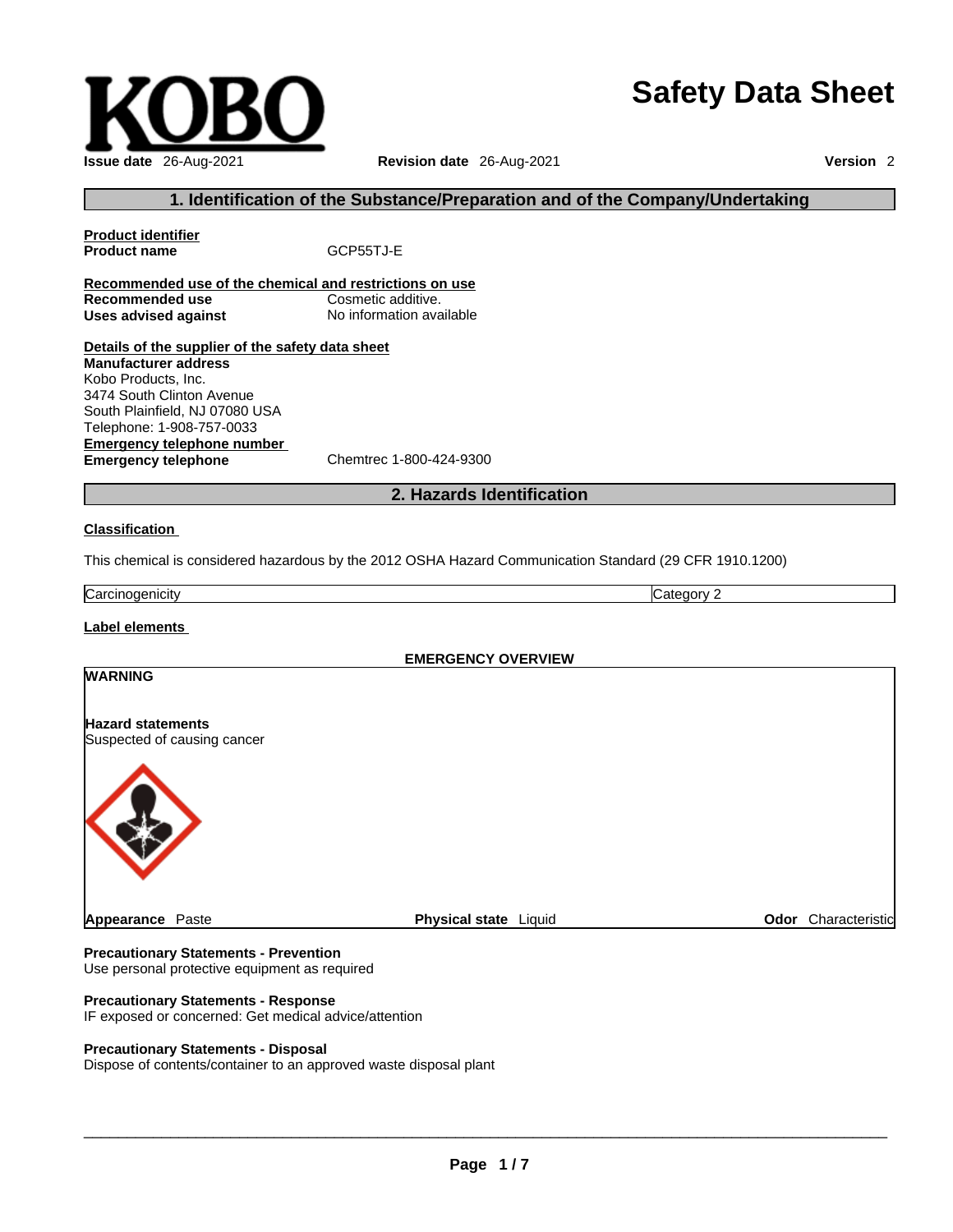#### **Hazards not otherwise classified (HNOC)**

None known

#### **Other Information**

No information available

#### **3. Composition/information on Ingredients**

 $\overline{\phantom{a}}$  ,  $\overline{\phantom{a}}$  ,  $\overline{\phantom{a}}$  ,  $\overline{\phantom{a}}$  ,  $\overline{\phantom{a}}$  ,  $\overline{\phantom{a}}$  ,  $\overline{\phantom{a}}$  ,  $\overline{\phantom{a}}$  ,  $\overline{\phantom{a}}$  ,  $\overline{\phantom{a}}$  ,  $\overline{\phantom{a}}$  ,  $\overline{\phantom{a}}$  ,  $\overline{\phantom{a}}$  ,  $\overline{\phantom{a}}$  ,  $\overline{\phantom{a}}$  ,  $\overline{\phantom{a}}$ 

| Chemical Name                | <b>CAS No</b> | Weight-%      |
|------------------------------|---------------|---------------|
| Titanium Dioxide             | 13463-67-7    | 48.00-52.00   |
| Caprylic/Capric Triglyceride | 65381-09-1    | 40.00-44.00   |
| Polyhydroxystearic Acid      | 58128-22-6    | 2.00-4.00     |
| Joioba Esters                | 92457-12-0    | 1.50-3.50     |
| Stearic Acid                 | $57-11-4$     | $0.25 - 0.75$ |

|                                                             | 4. First aid measures                                                                                                              |  |
|-------------------------------------------------------------|------------------------------------------------------------------------------------------------------------------------------------|--|
| <b>First aid measures</b>                                   |                                                                                                                                    |  |
| <b>General advice</b>                                       | If symptoms persist, call a physician.                                                                                             |  |
| Eye contact                                                 | Rinse immediately with plenty of water, also under the eyelids, for at least 15 minutes. If<br>symptoms persist, call a physician. |  |
| <b>Skin contact</b>                                         | Wash off immediately with soap and plenty of water while removing all contaminated<br>clothes and shoes.                           |  |
| <b>Inhalation</b>                                           | Remove to fresh air. If breathing is irregular or stopped, administer artificial respiration.                                      |  |
| Ingestion                                                   | If swallowed, do not induce vomiting: seek medical advice immediately and show this<br>container or label.                         |  |
| Self-protection of the first aider                          | Use personal protective equipment as required.                                                                                     |  |
| Most important symptoms and effects, both acute and delayed |                                                                                                                                    |  |
| <b>Symptoms</b>                                             | No known effects under normal use conditions.                                                                                      |  |
|                                                             | Indication of any immediate medical attention and special treatment needed                                                         |  |
| Note to physicians                                          | Effects of exposure (inhalation, ingestion or skin contact) to substance may be delayed.                                           |  |
|                                                             | 5. Fire-fighting measures                                                                                                          |  |

#### **Suitable extinguishing media**

Use extinguishing measures that are appropriate to local circumstances and the surrounding environment.

**Unsuitable extinguishing media** No information available.

#### **Specific hazards arising from the chemical** None in particular.

**Explosion data Sensitivity to mechanical impact** None. **Sensitivity to static discharge** None.

**Protective equipment and precautions for firefighters** Use personal protective equipment as required.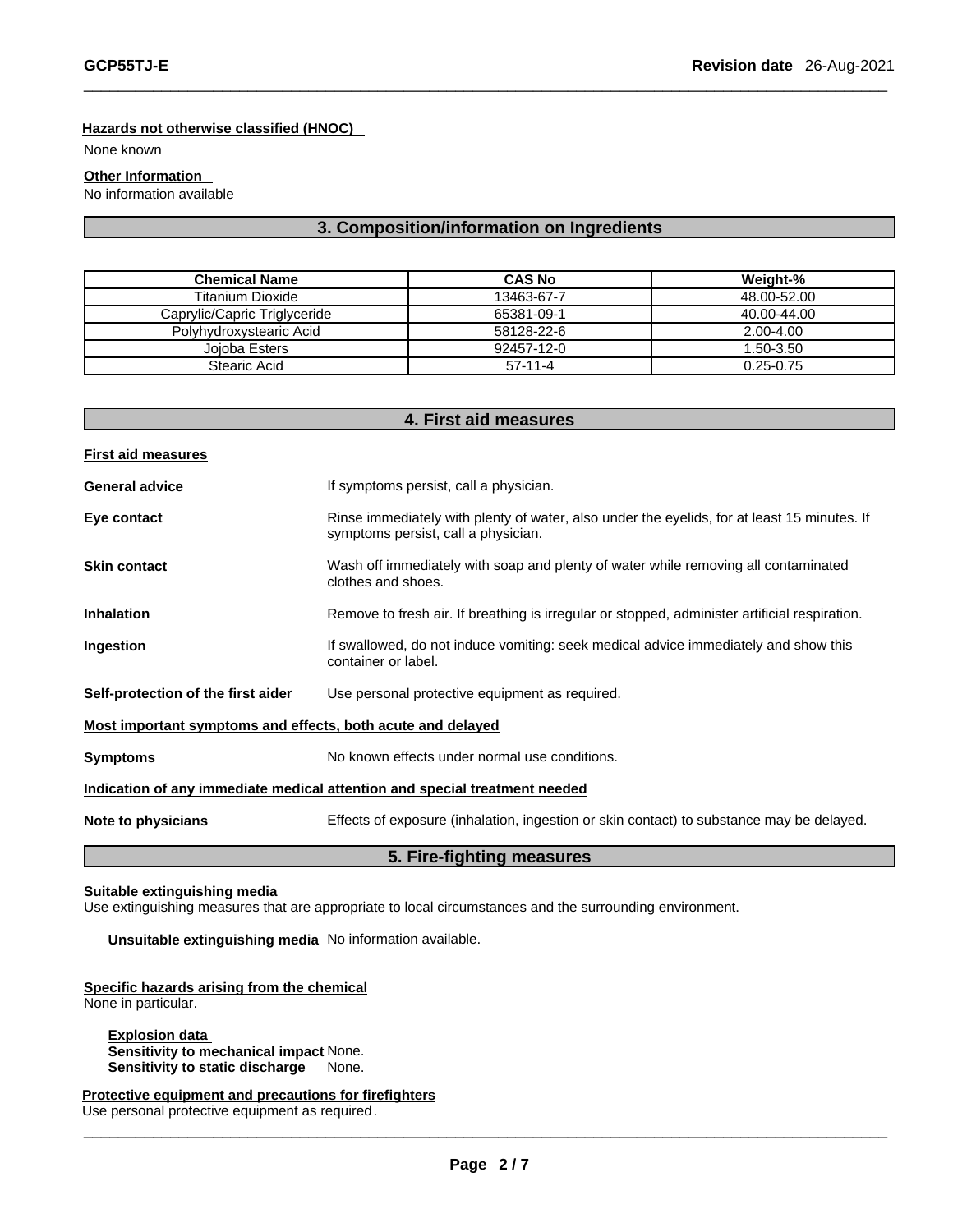#### **6. Accidental release measures**

 $\_$  ,  $\_$  ,  $\_$  ,  $\_$  ,  $\_$  ,  $\_$  ,  $\_$  ,  $\_$  ,  $\_$  ,  $\_$  ,  $\_$  ,  $\_$  ,  $\_$  ,  $\_$  ,  $\_$  ,  $\_$  ,  $\_$  ,  $\_$  ,  $\_$  ,  $\_$  ,  $\_$  ,  $\_$  ,  $\_$  ,  $\_$  ,  $\_$  ,  $\_$  ,  $\_$  ,  $\_$  ,  $\_$  ,  $\_$  ,  $\_$  ,  $\_$  ,  $\_$  ,  $\_$  ,  $\_$  ,  $\_$  ,  $\_$  ,

#### **Personal precautions, protective equipment and emergency procedures**

| <b>Personal precautions</b>                                  | Use personal protective equipment as required. Avoid contact with eyes. Wash thoroughly<br>after handling.           |
|--------------------------------------------------------------|----------------------------------------------------------------------------------------------------------------------|
| For emergency responders                                     | Use personal protective equipment as required.                                                                       |
| <b>Environmental precautions</b>                             | Collect spillage. Do not allow into any sewer, on the ground or into any body of water.                              |
| Methods and material for containment and cleaning up         |                                                                                                                      |
| <b>Methods for containment</b>                               | Prevent further leakage or spillage if safe to do so.                                                                |
| Methods for cleaning up                                      | Soak up with inert absorbent material. Clean contaminated surface thoroughly.                                        |
| Prevention of secondary hazards                              | Clean contaminated objects and areas thoroughly observing environmental regulations.                                 |
|                                                              | 7. Handling and Storage                                                                                              |
| <b>Precautions for safe handling</b>                         |                                                                                                                      |
| Advice on safe handling                                      | Use personal protective equipment as required. Use only in well-ventilated areas. Wash<br>thoroughly after handling. |
| Conditions for safe storage, including any incompatibilities |                                                                                                                      |
|                                                              |                                                                                                                      |

**Incompatible materials** Strong oxidizing agents. Strong acids.

### **8. Exposure Controls/Personal Protection**

#### **Control parameters**

#### **Exposure guidelines** .

| <b>Chemical Name</b>    | <b>ACGIH TLV</b>                                                                                            | <b>OSHA PEL</b>                                                                 | <b>NIOSH IDLH</b>            |
|-------------------------|-------------------------------------------------------------------------------------------------------------|---------------------------------------------------------------------------------|------------------------------|
| <b>Titanium Dioxide</b> | TWA: $10 \text{ mg/m}^3$                                                                                    | TWA: 15 $mg/m3$ total dust<br>(vacated) TWA: 10 mg/m <sup>3</sup> total<br>dust | IDLH: 5000 mg/m <sup>3</sup> |
| <b>Stearic Acid</b>     | TWA: 10 $mg/m3$ inhalable<br>particulate matter<br>TWA: $3 \text{ mg/m}^3$ respirable<br>particulate matter | -                                                                               |                              |

#### **Appropriate engineering controls**

**Engineering controls** Ensure adequate ventilation, especially in confined areas.

#### **Individual protection measures, such as personal protective equipment**

| Eye/face protection           | Wear safety glasses with side shields (or goggles).                       |
|-------------------------------|---------------------------------------------------------------------------|
| Skin and body protection      | Wear protective gloves and protective clothing.                           |
| <b>Respiratory protection</b> | In case of insufficient ventilation, wear suitable respiratory equipment. |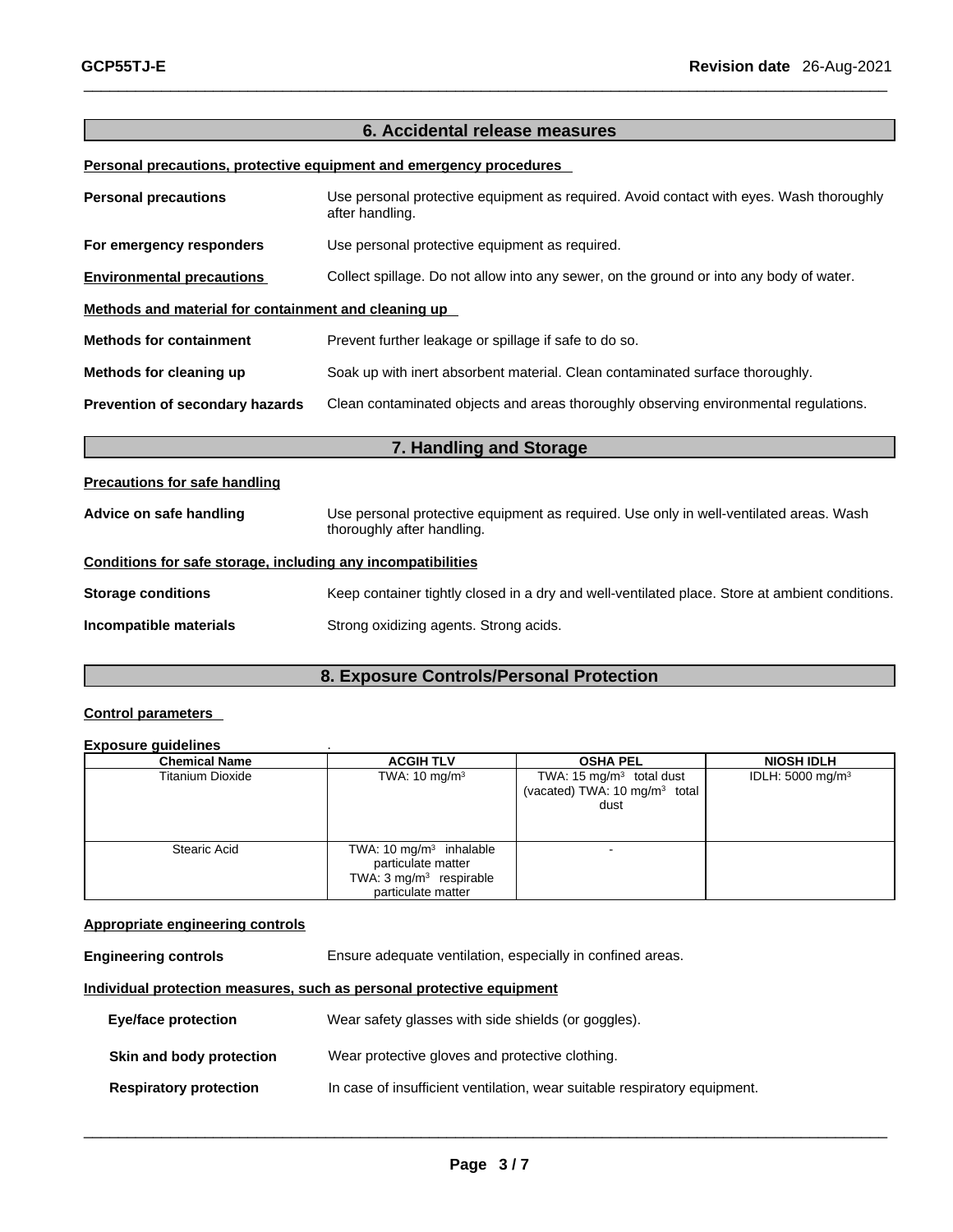**General hygiene considerations** Handle in accordance with good industrial hygiene and safety practice. Wash contaminated clothing before reuse.

#### **9. Physical and Chemical Properties**

 $\_$  ,  $\_$  ,  $\_$  ,  $\_$  ,  $\_$  ,  $\_$  ,  $\_$  ,  $\_$  ,  $\_$  ,  $\_$  ,  $\_$  ,  $\_$  ,  $\_$  ,  $\_$  ,  $\_$  ,  $\_$  ,  $\_$  ,  $\_$  ,  $\_$  ,  $\_$  ,  $\_$  ,  $\_$  ,  $\_$  ,  $\_$  ,  $\_$  ,  $\_$  ,  $\_$  ,  $\_$  ,  $\_$  ,  $\_$  ,  $\_$  ,  $\_$  ,  $\_$  ,  $\_$  ,  $\_$  ,  $\_$  ,  $\_$  ,

#### **Information on basic physical and chemical properties**

| <b>Physical state</b>            | Liquid                   |                          |                          |
|----------------------------------|--------------------------|--------------------------|--------------------------|
| Appearance                       | Paste                    | Odor                     | Characteristic           |
| Color                            | White                    | <b>Odor threshold</b>    | No information available |
|                                  |                          |                          |                          |
| <b>Property</b>                  | <b>Values</b>            | Remarks •                |                          |
| рH                               |                          | No information available |                          |
| Melting point / freezing point   |                          | No information available |                          |
| Boiling point / boiling range    |                          | No information available |                          |
| <b>Flash point</b>               | 265 °C                   | Cleveland Open Cup       |                          |
| <b>Evaporation rate</b>          |                          | No information available |                          |
| Flammability (solid, gas)        |                          | No information available |                          |
| <b>Flammability limit in air</b> |                          |                          |                          |
| <b>Upper flammability limit</b>  |                          | No information available |                          |
| Lower flammability limit         |                          | No information available |                          |
| Vapor pressure                   |                          | No information available |                          |
| Vapor density                    |                          | No information available |                          |
| <b>Specific gravity</b>          |                          | No information available |                          |
| <b>Water solubility</b>          | Insoluble in water       |                          |                          |
| Solubility in other solvents     |                          | No information available |                          |
| <b>Partition coefficient</b>     |                          | No information available |                          |
| <b>Autoignition temperature</b>  |                          | No information available |                          |
| <b>Decomposition temperature</b> |                          | No information available |                          |
| <b>Kinematic viscosity</b>       |                          | No information available |                          |
| <b>Dynamic viscosity</b>         | 200000-900000 cPs        | @ 25 °C                  |                          |
| <b>Explosive properties</b>      |                          | No information available |                          |
| <b>Oxidizing properties</b>      |                          | No information available |                          |
| <b>Other Information</b>         |                          |                          |                          |
| <b>Softening point</b>           | No information available |                          |                          |
| <b>Molecular weight</b>          | No information available |                          |                          |
| VOC content (%)                  | No information available |                          |                          |
| <b>Density</b>                   | No information available |                          |                          |
| <b>Bulk density</b>              | No information available |                          |                          |

### **10. Stability and Reactivity**

#### **Reactivity**  No data available

#### **Chemical stability**

Stable under normal conditions.

#### **Possibility of hazardous reactions**

None under normal processing.

**Hazardous polymerization** Hazardous polymerization does not occur.

#### **Conditions to avoid** None known.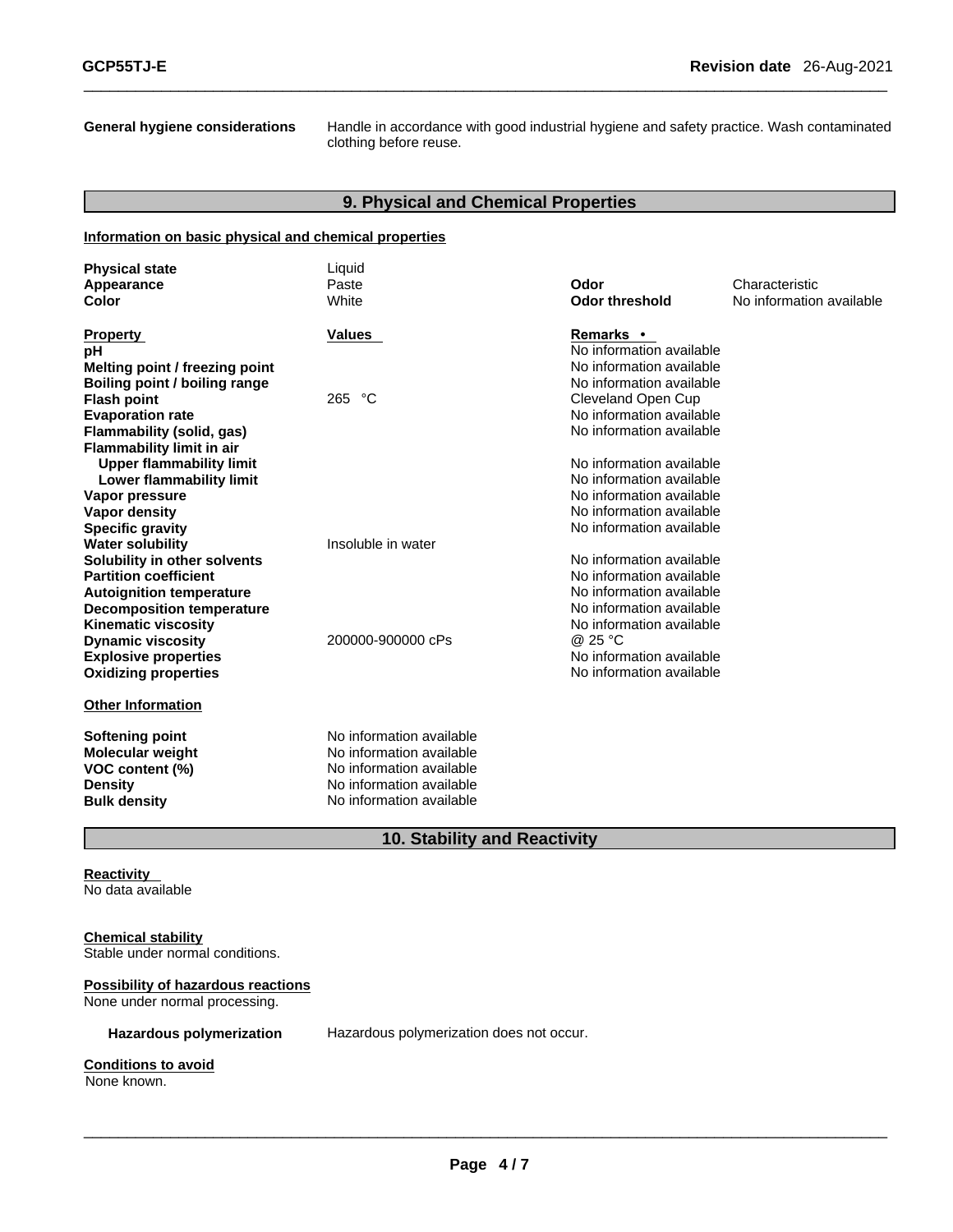#### **Incompatible materials**

Strong oxidizing agents. Strong acids.

#### **Hazardous decomposition products**

None under normal use conditions.

#### **11. Toxicological Information**

 $\_$  ,  $\_$  ,  $\_$  ,  $\_$  ,  $\_$  ,  $\_$  ,  $\_$  ,  $\_$  ,  $\_$  ,  $\_$  ,  $\_$  ,  $\_$  ,  $\_$  ,  $\_$  ,  $\_$  ,  $\_$  ,  $\_$  ,  $\_$  ,  $\_$  ,  $\_$  ,  $\_$  ,  $\_$  ,  $\_$  ,  $\_$  ,  $\_$  ,  $\_$  ,  $\_$  ,  $\_$  ,  $\_$  ,  $\_$  ,  $\_$  ,  $\_$  ,  $\_$  ,  $\_$  ,  $\_$  ,  $\_$  ,  $\_$  ,

#### **Information on likely routes of exposure**

#### **Product information**

| <b>Inhalation</b>   | No data available. |
|---------------------|--------------------|
| Eye contact         | No data available. |
| <b>Skin contact</b> | No data available. |
| Ingestion           | No data available. |

#### **Component information**

| <b>Chemical Name</b>        | Oral LD50                                                                    | <b>LD50</b><br>Dermal | <b>LC50</b><br>Inhalation |
|-----------------------------|------------------------------------------------------------------------------|-----------------------|---------------------------|
| Titanium<br>$ -$<br>Dioxide | Rat.<br>10000<br>ma/ko                                                       |                       |                           |
| Stearic Acid                | Rat<br>460C<br>m <sub>n</sub> /k <sub>n</sub><br>' iliu/Ku<br>$=4000$<br>. . |                       |                           |

#### **Information on toxicological effects**

**Symptoms** No information available.

#### **Delayed and immediate effects as well as chronic effects from short and long-term exposure**

| <b>Skin corrosion/irritation</b>  | No information available.                                                                |
|-----------------------------------|------------------------------------------------------------------------------------------|
| Serious eye damage/eye irritation | No information available.                                                                |
| <b>Irritation</b>                 | No information available.                                                                |
| <b>Corrosivity</b>                | No information available.                                                                |
| <b>Sensitization</b>              | No information available.                                                                |
| Germ cell mutagenicity            | No information available.                                                                |
| Carcinogenicity                   | This product contains one or more substances which are classified by IARC as             |
|                                   | carcinogenic to humans (Group I), probably carcinogenic to humans (Group 2A) or possibly |
|                                   | carcinogenic to humans (Group 2B).                                                       |

| <b>Chem</b><br>Name                                                                                             | CGIH | <b>IARC</b>                                                      | <b>NTP</b> | . |
|-----------------------------------------------------------------------------------------------------------------|------|------------------------------------------------------------------|------------|---|
| Titaniun<br>Dioxide                                                                                             |      | ົດ⊏<br>$\mathsf{r}\cap\mathsf{r}\mathsf{r}\cap\mathsf{r}$<br>ॱ∠∟ |            |   |
| the contract of the contract of the contract of the contract of the contract of the contract of the contract of |      |                                                                  |            |   |

*IARC (International Agency for Research on Cancer)*

*Group 2B - Possibly Carcinogenic to Humans* 

*OSHA (Occupational Safety and Health Administration of the US Department of Labor)*

*X - Present*  **Reproductive toxicity** No information available. **STOT - repeated exposure**<br>**Aspiration hazard** 

**STOT** - **single exposure** No information available.<br>**STOT** - repeated exposure No information available. **Aspiration hazard** No information available.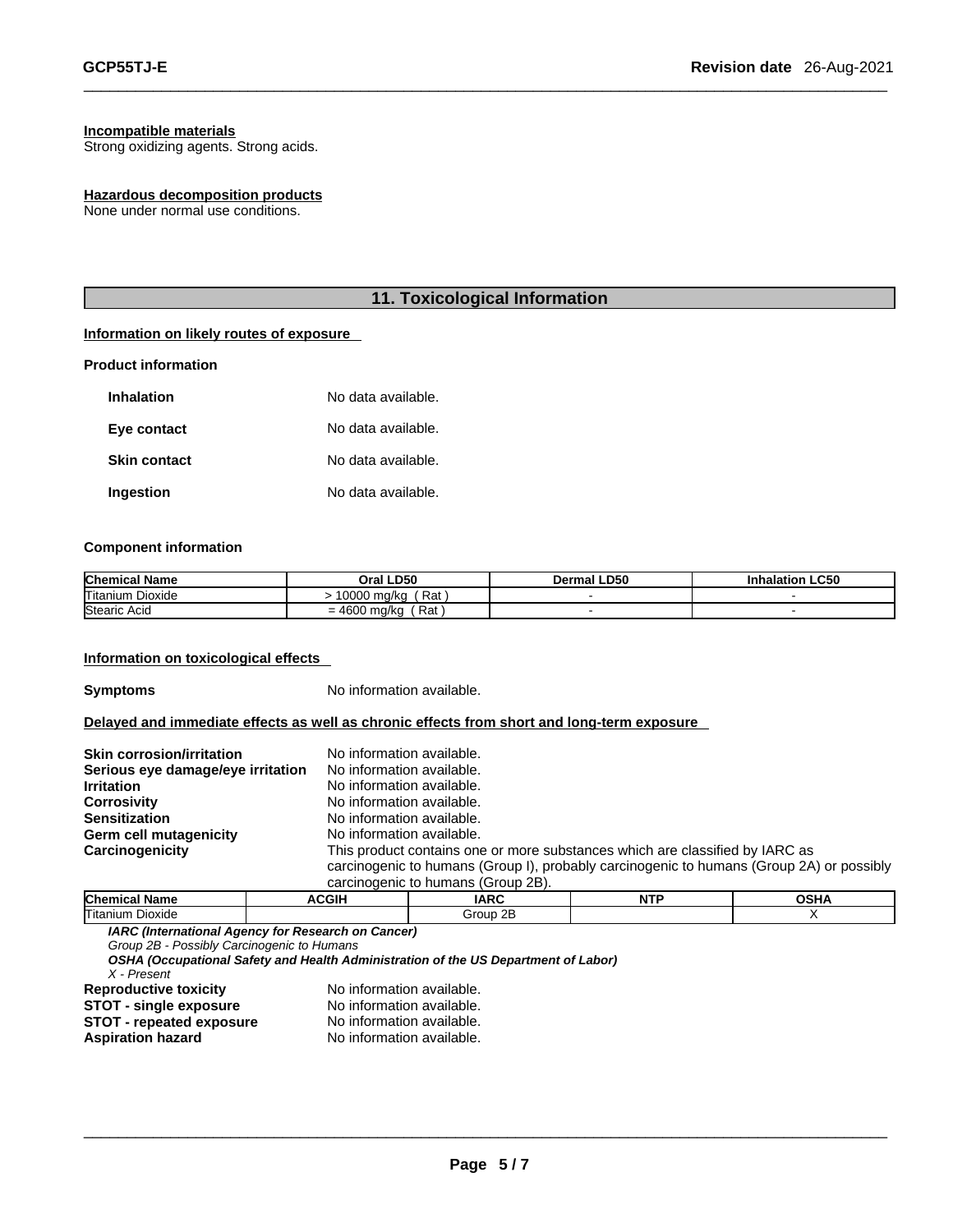## **12. Ecological Information**

 $\_$  ,  $\_$  ,  $\_$  ,  $\_$  ,  $\_$  ,  $\_$  ,  $\_$  ,  $\_$  ,  $\_$  ,  $\_$  ,  $\_$  ,  $\_$  ,  $\_$  ,  $\_$  ,  $\_$  ,  $\_$  ,  $\_$  ,  $\_$  ,  $\_$  ,  $\_$  ,  $\_$  ,  $\_$  ,  $\_$  ,  $\_$  ,  $\_$  ,  $\_$  ,  $\_$  ,  $\_$  ,  $\_$  ,  $\_$  ,  $\_$  ,  $\_$  ,  $\_$  ,  $\_$  ,  $\_$  ,  $\_$  ,  $\_$  ,

#### **Ecotoxicity**

| <b>Chemical Name</b>                                                                                                     | Algae/aquatic plants                                                                                                               | Fish                             | <b>Crustacea</b>                    |  |
|--------------------------------------------------------------------------------------------------------------------------|------------------------------------------------------------------------------------------------------------------------------------|----------------------------------|-------------------------------------|--|
| Caprylic/Capric Triglyceride                                                                                             | 50: 96 h Desmodesmus subspicatus 10000: 96 h Brachydanio rerio mg/L<br>mg/L EC50<br>100: 72 h Desmodesmus<br>subspicatus mg/L EC50 | LC50                             | 17: 48 h Daphnia magna mg/L<br>EC50 |  |
| Persistence and degradability<br>No information available.                                                               |                                                                                                                                    |                                  |                                     |  |
| <b>Bioaccumulation</b><br>No information available.                                                                      |                                                                                                                                    |                                  |                                     |  |
| Other adverse effects                                                                                                    | No information available                                                                                                           |                                  |                                     |  |
|                                                                                                                          | 13. Disposal Considerations                                                                                                        |                                  |                                     |  |
| <b>Waste treatment methods</b>                                                                                           |                                                                                                                                    |                                  |                                     |  |
| <b>Disposal of wastes</b>                                                                                                | Disposal should be in accordance with applicable regional, national and local laws and<br>regulations.                             |                                  |                                     |  |
| <b>Contaminated packaging</b>                                                                                            | Disposal should be in accordance with applicable regional, national and local laws and<br>regulations.                             |                                  |                                     |  |
|                                                                                                                          |                                                                                                                                    | <b>14. Transport Information</b> |                                     |  |
| <b>DOT</b>                                                                                                               | Not regulated                                                                                                                      |                                  |                                     |  |
| ICAO (air)                                                                                                               | Not regulated                                                                                                                      |                                  |                                     |  |
| <b>IATA</b>                                                                                                              | Not regulated                                                                                                                      |                                  |                                     |  |
| <b>IMDG</b>                                                                                                              | Not regulated                                                                                                                      |                                  |                                     |  |
| RID                                                                                                                      | Not regulated                                                                                                                      |                                  |                                     |  |
| <b>ADR</b>                                                                                                               | Not regulated                                                                                                                      |                                  |                                     |  |
|                                                                                                                          | 15. Regulatory information                                                                                                         |                                  |                                     |  |
| <b>International Inventories</b>                                                                                         |                                                                                                                                    |                                  |                                     |  |
| <b>TSCA</b>                                                                                                              | Complies                                                                                                                           |                                  |                                     |  |
| <b>DSL/NDSL</b>                                                                                                          | Complies                                                                                                                           |                                  |                                     |  |
| <b>EINECS/ELINCS</b>                                                                                                     | Complies                                                                                                                           |                                  |                                     |  |
| <b>ENCS</b>                                                                                                              | Complies                                                                                                                           |                                  |                                     |  |
| <b>IECSC</b>                                                                                                             | Complies                                                                                                                           |                                  |                                     |  |
| <b>KECL</b>                                                                                                              | Not Determined                                                                                                                     |                                  |                                     |  |
| <b>PICCS</b>                                                                                                             | Not Determined                                                                                                                     |                                  |                                     |  |
| <b>AICS</b>                                                                                                              | Complies                                                                                                                           |                                  |                                     |  |
|                                                                                                                          |                                                                                                                                    |                                  |                                     |  |
| Legend:                                                                                                                  |                                                                                                                                    |                                  |                                     |  |
|                                                                                                                          | <b>TSCA</b> - United States Toxic Substances Control Act Section 8(b) Inventory                                                    |                                  |                                     |  |
|                                                                                                                          | <b>DSL/NDSL</b> - Canadian Domestic Substances List/Non-Domestic Substances List                                                   |                                  |                                     |  |
|                                                                                                                          | EINECS/ELINCS - European Inventory of Existing Chemical Substances/European List of Notified Chemical Substances                   |                                  |                                     |  |
| <b>ENCS</b> - Japan Existing and New Chemical Substances                                                                 |                                                                                                                                    |                                  |                                     |  |
| <b>IECSC</b> - China Inventory of Existing Chemical Substances<br>KECL Koroan Existing and Evaluated Chamical Substances |                                                                                                                                    |                                  |                                     |  |

**KECL** - Korean Existing and Evaluated Chemical Substances

**PICCS** - Philippines Inventory of Chemicals and Chemical Substances

 $\_$  ,  $\_$  ,  $\_$  ,  $\_$  ,  $\_$  ,  $\_$  ,  $\_$  ,  $\_$  ,  $\_$  ,  $\_$  ,  $\_$  ,  $\_$  ,  $\_$  ,  $\_$  ,  $\_$  ,  $\_$  ,  $\_$  ,  $\_$  ,  $\_$  ,  $\_$  ,  $\_$  ,  $\_$  ,  $\_$  ,  $\_$  ,  $\_$  ,  $\_$  ,  $\_$  ,  $\_$  ,  $\_$  ,  $\_$  ,  $\_$  ,  $\_$  ,  $\_$  ,  $\_$  ,  $\_$  ,  $\_$  ,  $\_$  , **AICS** - Australian Inventory of Chemical Substances